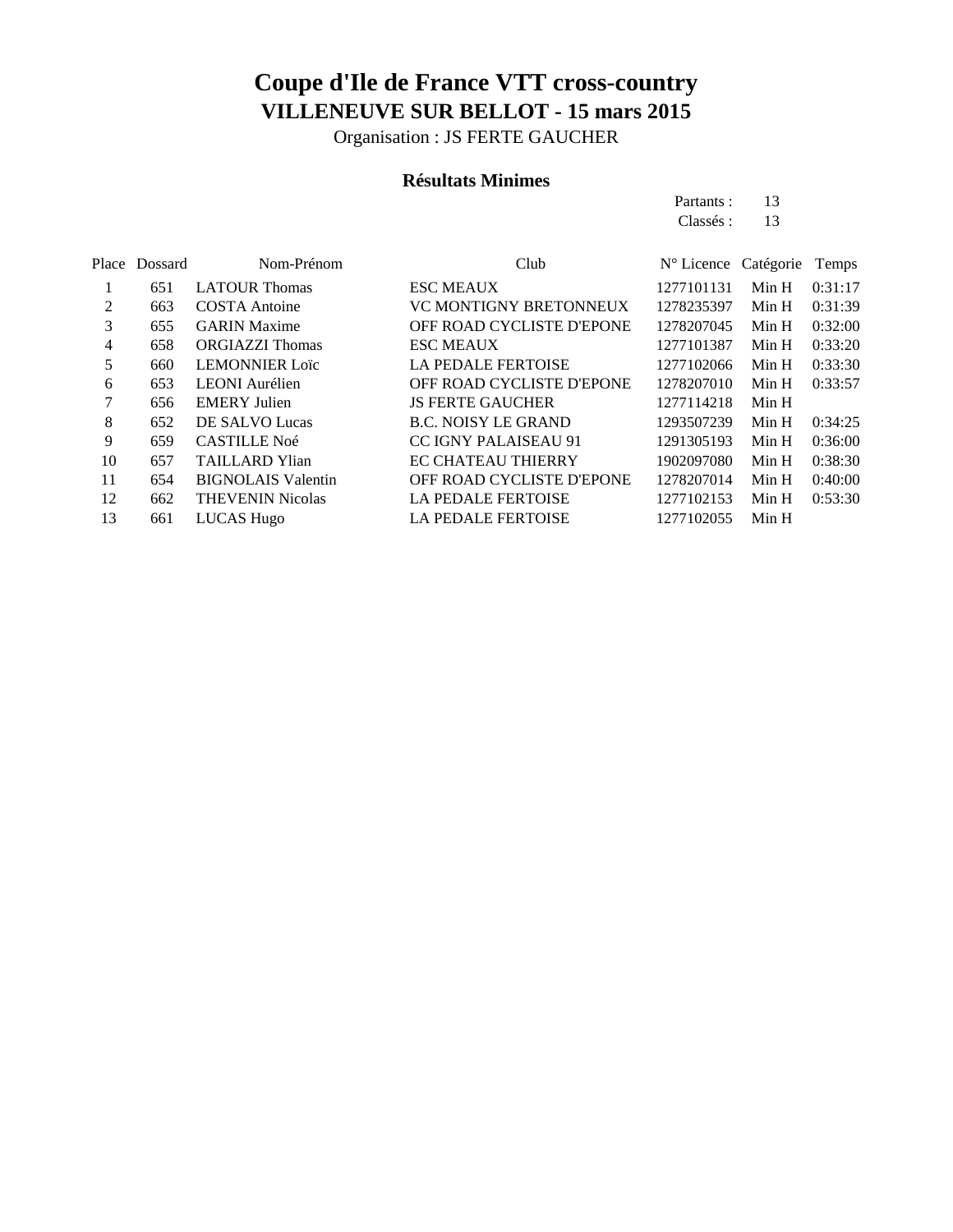Organisation : JS FERTE GAUCHER

### **Résultats Cadettes**

Partants : 4 Classés : 4

|               | Place Dossard | Nom-Prénom               | Club                      | N° Licence Catégorie Temps   |  |
|---------------|---------------|--------------------------|---------------------------|------------------------------|--|
|               | 501           | <b>FONTAINE Elora</b>    | OFF ROAD CYCLISTE D'EPONE | $1278207044$ Cad F $1:07:37$ |  |
|               | 504           | – BALY Carla             | B.C. NOISY LE GRAND       | $1293507522$ Cad F $1:19:06$ |  |
| $\mathcal{R}$ |               | 502 LE CUNFF Maëlle      | VC SAVIGNY SUR ORGE       | 1291301051 Cad F 1:31:18     |  |
|               | 503.          | <b>GONTIER</b> Cassandre | LA PEDALE FERTOISE        | 1277102004 Cad F à 1 T       |  |

### **Résultats Minimes Filles**

|               |                       |                            | Partants :<br>Classés :    | 2<br>2 |         |
|---------------|-----------------------|----------------------------|----------------------------|--------|---------|
| Place Dossard | Nom-Prénom            | Club                       | N° Licence Catégorie Temps |        |         |
| 602           | <b>GOERGEN Océane</b> | <b>VC CLICHY SOUS BOIS</b> | 1293???                    | Min F  |         |
| 601           | <b>TETART Marie</b>   | <b>B.C. NOISY LE GRAND</b> | 1293507036                 | Min F  | 0:47:00 |
|               |                       |                            |                            |        | 0:47:03 |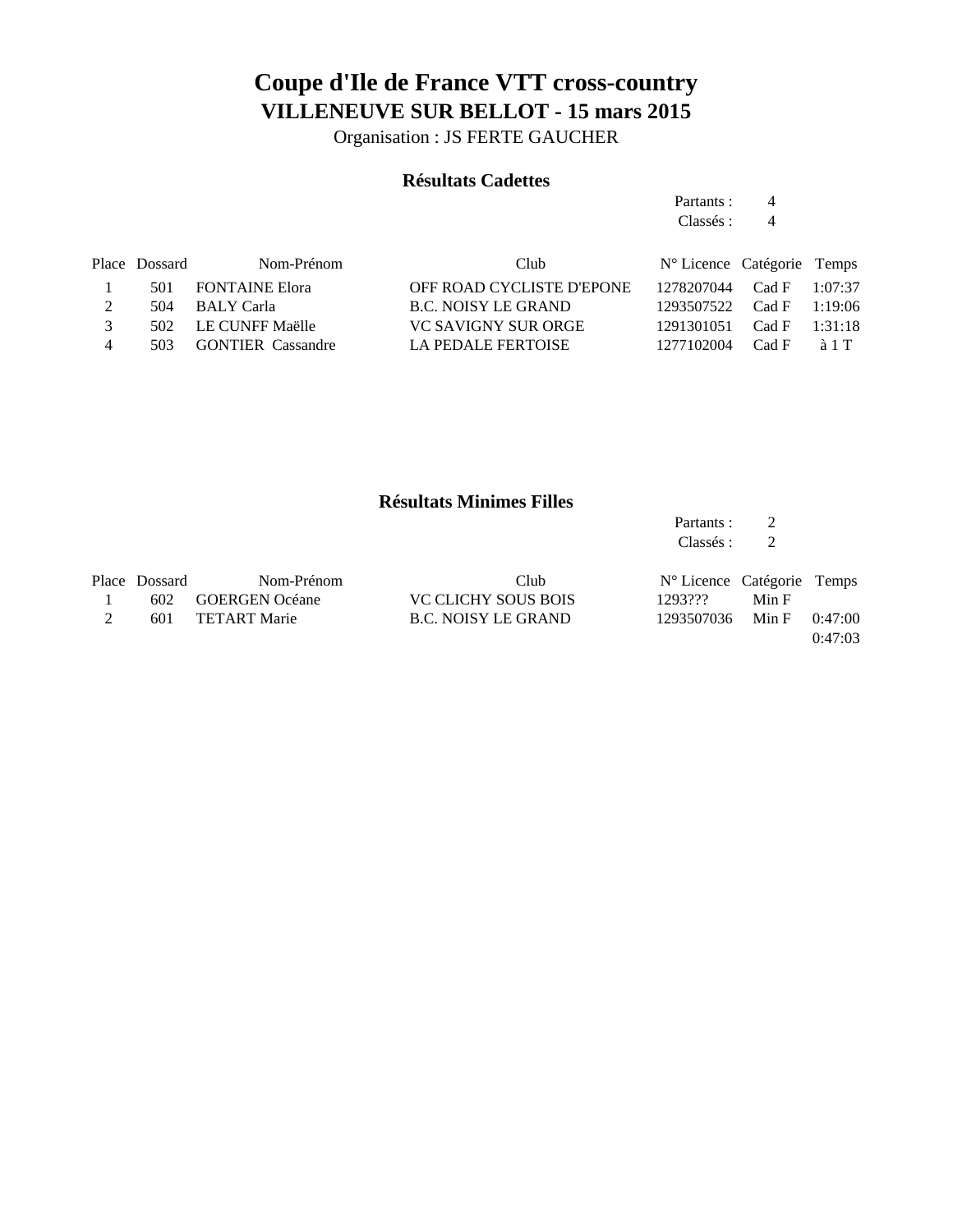Organisation : JS FERTE GAUCHER

### **Résultats Cadets**

Partants : 9 Classés : 9

|   | Place Dossard | Nom-Prénom               | Club                         | N° Licence Catégorie Temps |       |               |
|---|---------------|--------------------------|------------------------------|----------------------------|-------|---------------|
|   | 551           | <b>THIERRY Damien</b>    | OFF ROAD CYCLISTE D'EPONE    | 1278207038                 | Cad H | 0:56:38       |
| 2 | 552           | LE BECHEC Corentin       | <b>OC GIF VTT</b>            | 1291333011                 | Cad H | 1:01:46       |
| 3 | 559           | <b>COURAULT Thibault</b> | US NEMOURS ST PIERRE         | 1277109022                 | Cad H | 1:09:07       |
| 4 | 560           | LEVEQUE Grégoire         | <b>ESC MEAUX</b>             | 1277101279                 | Cad H | 1:11:24       |
| 5 | 554           | <b>LECOQ</b> Jules       | <b>JS FERTE GAUCHER</b>      | 1277114034                 | Cad H | 1:13:41       |
| 6 | 555           | <b>BOIREAU Gaël</b>      | <b>VC FONTAINEBLEAU AVON</b> | 1277113164                 | Cad H | 1:14:57       |
|   | 556           | <b>GORKA</b> Yann        | <b>JS FERTE GAUCHER</b>      | 1277114060                 | Cad H | $\lambda$ 1 T |
| 8 | 561           | <b>CORMERAIE Tom</b>     | THOMERY VTT                  | 1277141021                 | Cad H | <b>ABD</b>    |
| 9 | 558           | <b>BERTRAND Loïc</b>     | NL.                          |                            | Cad H | ABD           |
|   |               |                          |                              |                            |       |               |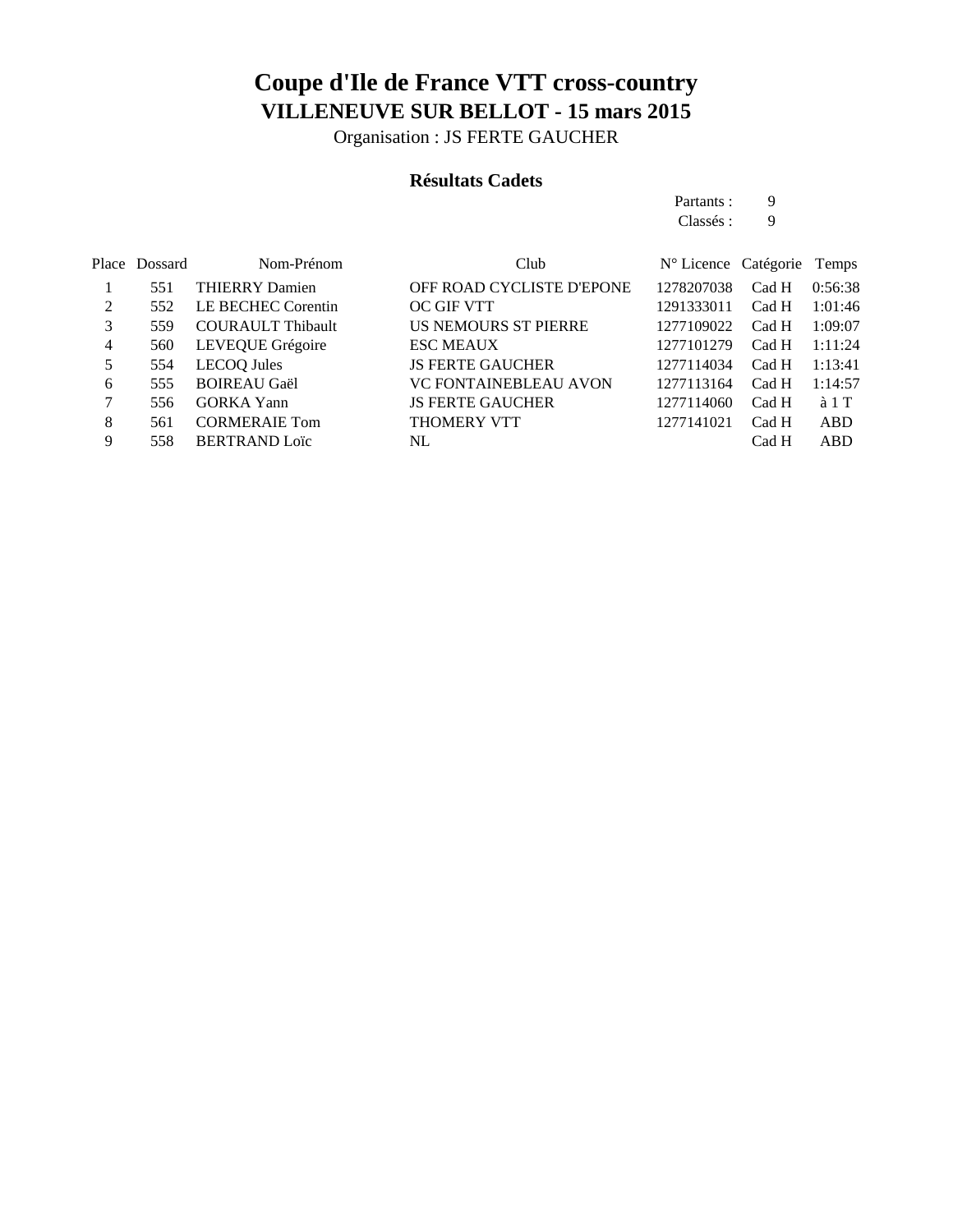Organisation : JS FERTE GAUCHER

#### **Résultats Juniors**

Partants : 15 Classés : 15

|    | Place Dossard | Nom-Prénom             | Club                         | N° Licence Catégorie |       | Temps   |
|----|---------------|------------------------|------------------------------|----------------------|-------|---------|
|    | 163           | POITEVIN Robin         | US DOMONT CYCLISME           | 1295702004           | Jun H | 1:20:37 |
| 2  | 158           | <b>AUVIN</b> Clément   | OFF ROAD CYCLISTE D'EPONE    | 1278207035           | Jun H |         |
| 3  | 165           | <b>REIMBEAU Hugo</b>   | NL                           |                      | Jun H |         |
| 4  | 166           | <b>LEONI</b> Louis     | OFF ROAD CYCLISTE D'EPONE    | 1278207026           | Jun H |         |
| 5  | 156           | <b>MARFOUTINE Joss</b> | US DOMONT CYCLISME           | 1295702070           | Jun H |         |
| 6  | 151           | <b>GAUTIER Trystan</b> | <b>TEAM 94 VILLENEUVOISE</b> | 1294601137           | Jun H |         |
| 7  | 152           | <b>PARMENTIER Hugo</b> | <b>B.C. NOISY LE GRAND</b>   | 1293507196           | Jun H |         |
| 8  | 162           | MICHAUT Léo            | <b>AMSL FREJUS VTT</b>       | 0883102116           | Jun H |         |
| 9  | 161           | <b>BROCHARD Romain</b> | <b>OC GIF VTT</b>            | 1291333016           | Jun H |         |
| 10 | 153           | <b>GONTIER</b> Lucas   | <b>LA PEDALE FERTOISE</b>    | 1277102187           | Jun H |         |
| 11 | 160           | <b>STUMPF</b> Florian  | <b>LA PEDALE FERTOISE</b>    | 1277102003           | Jun H | ABD     |
| 12 | 157           | <b>DUGENY Nicolas</b>  | US DOMONT CYCLISME           | 1295702067           | Jun H | ABD     |
| 13 | 159           | <b>LACROIX Kévin</b>   | <b>B.C. NOISY LE GRAND</b>   | 1293507180           | Jun H | ABD     |
| 14 | 164           | <b>LEMAIRE</b> Adrien  | <b>LA PEDALE FERTOISE</b>    | 1277102080           | Jun H | ABD     |
| 15 | 155           | <b>DELVAL</b> Florian  | US DOMONT CYCLISME           | 1295702069           | Jun H | ABD     |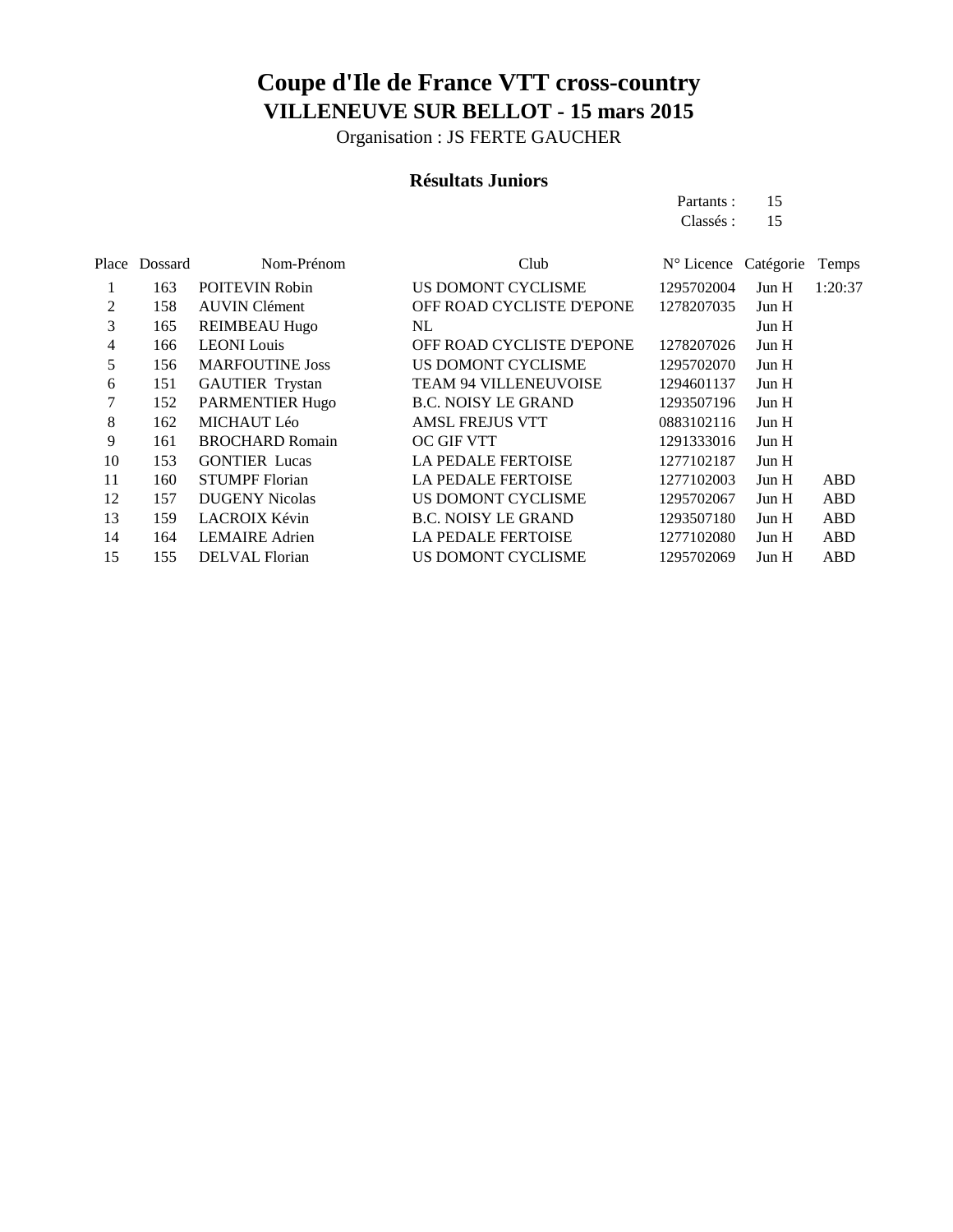Organisation : JS FERTE GAUCHER

### **Résultats Seniors et Juniors Féminines**

Partants : 7 Classés : 7

|   | Place Dossard | Nom-Prénom              | Club                       | N° Licence Catégorie Temps |       |            |
|---|---------------|-------------------------|----------------------------|----------------------------|-------|------------|
|   | 422           | <b>ALVES</b> Gwendoline | <b>LES BLEUS DE FRANCE</b> | 1292402085                 | Sen F | 1:47:02    |
| 2 | 424           | <b>HUBERT</b> Lisa      | ARGENTEUIL VAL DE SEINE 95 | 1295708058                 | Sen F |            |
| 3 | 451           | JAFFRY Jennyfer         | ARGENTEUIL VAL DE SEINE 95 | 1295708112                 | Jun F |            |
| 4 | 421           | <b>STUMPF Fanny</b>     | <b>LA PEDALE FERTOISE</b>  | 1277102059                 | Sen F |            |
|   | 452           | <b>SIMARD Marine</b>    | US DOMONT CYCLISME         | 1295702058                 | Jun F |            |
| 6 | 423           | <b>LEGROS</b> Angeline  | LES BLEUS DE FRANCE        | 1292402101                 | Sen F |            |
|   | 425           | KOENIG Stéphanie        | LES BLEUS DE FRANCE        | 1292402120                 | Sen F | <b>ABD</b> |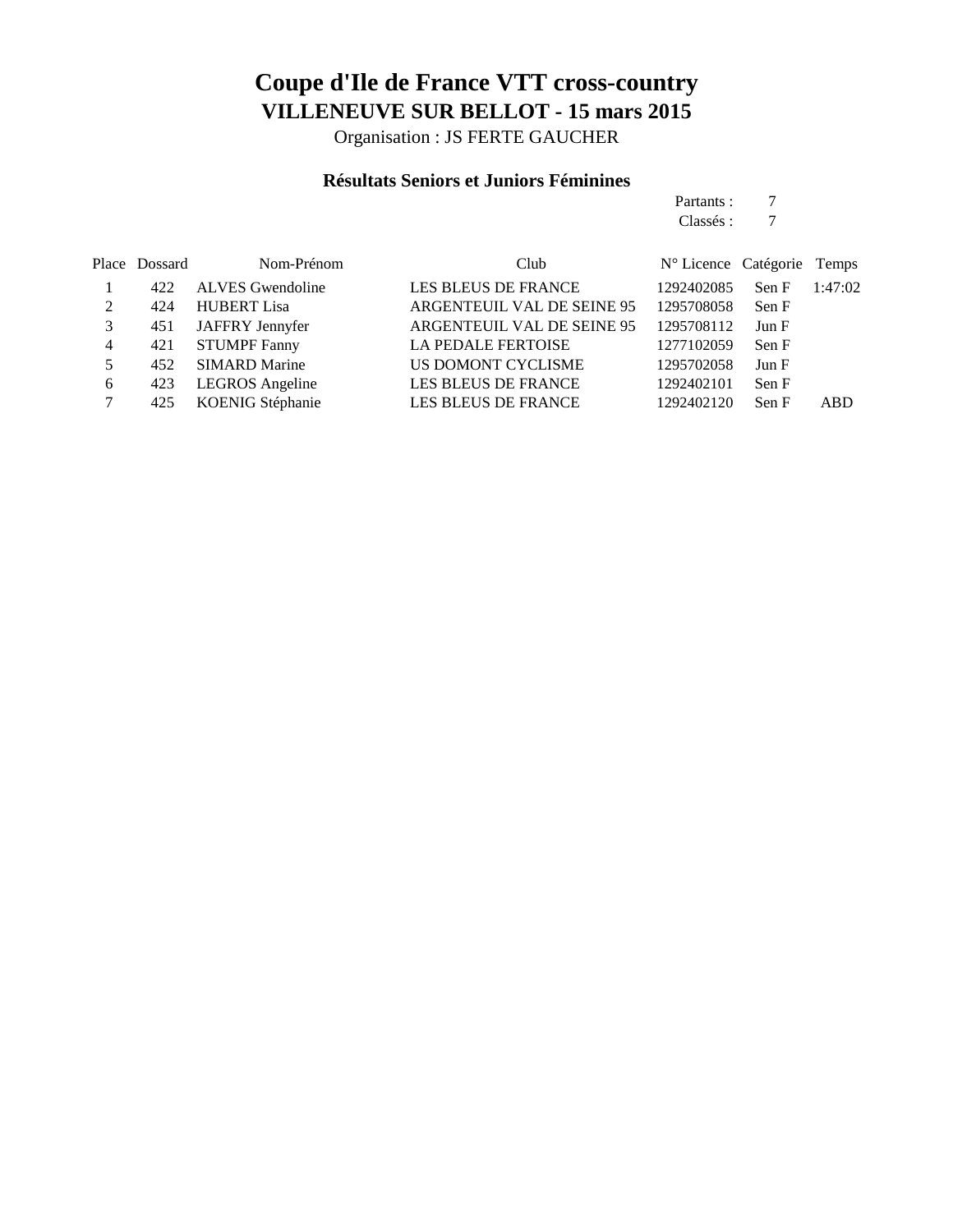Organisation : JS FERTE GAUCHER

## **Résultats Espoirs**

|   |               |                         |                            | Partants:                     | 9     |         |
|---|---------------|-------------------------|----------------------------|-------------------------------|-------|---------|
|   |               |                         |                            | Classés :                     | 9     |         |
|   | Place Dossard | Nom-Prénom              | Club                       | $N^{\circ}$ Licence Catégorie |       | Temps   |
|   | 101           | CLABAUT Sulivan         | <b>B.C. NOISY LE GRAND</b> | 1293507194                    | Esp H | 1:57:58 |
| 2 | 109           | <b>GALON</b> Geoffrey   | <b>VC ARPAJON</b>          | 1292                          | EspH  |         |
| 3 | 104           | <b>ORCHAMPT</b> Antoine | US DOMONT CYCLISME         | 1295702039                    | Esp H |         |
| 4 | 108           | <b>ABAUZIT</b> Lucas    | <b>LA PEDALE FERTOISE</b>  | 1277102076                    | Esp H |         |
| 5 | 106           | <b>MAGNIENT</b> Franck  | US DOMONT CYCLISME         | 1295702068                    | Esp H |         |
| 6 | 102           | <b>LEDUC</b> Quentin    | <b>B.C. NOISY LE GRAND</b> | 1293507152                    | Esp H |         |
| 7 | 107           | <b>OSADNIK Alvin</b>    | <b>LES KOYOTES</b>         | 1275003021                    | Esp H |         |
| 8 | 105           | <b>PHILIPP Renaud</b>   | <b>ESC MEAUX</b>           | 1277101078                    | Esp H | ABD     |
| 9 | 103           | <b>BEYER Jérémy</b>     | <b>OC GIF VTT</b>          | 1291333019                    | Esp H | ABD     |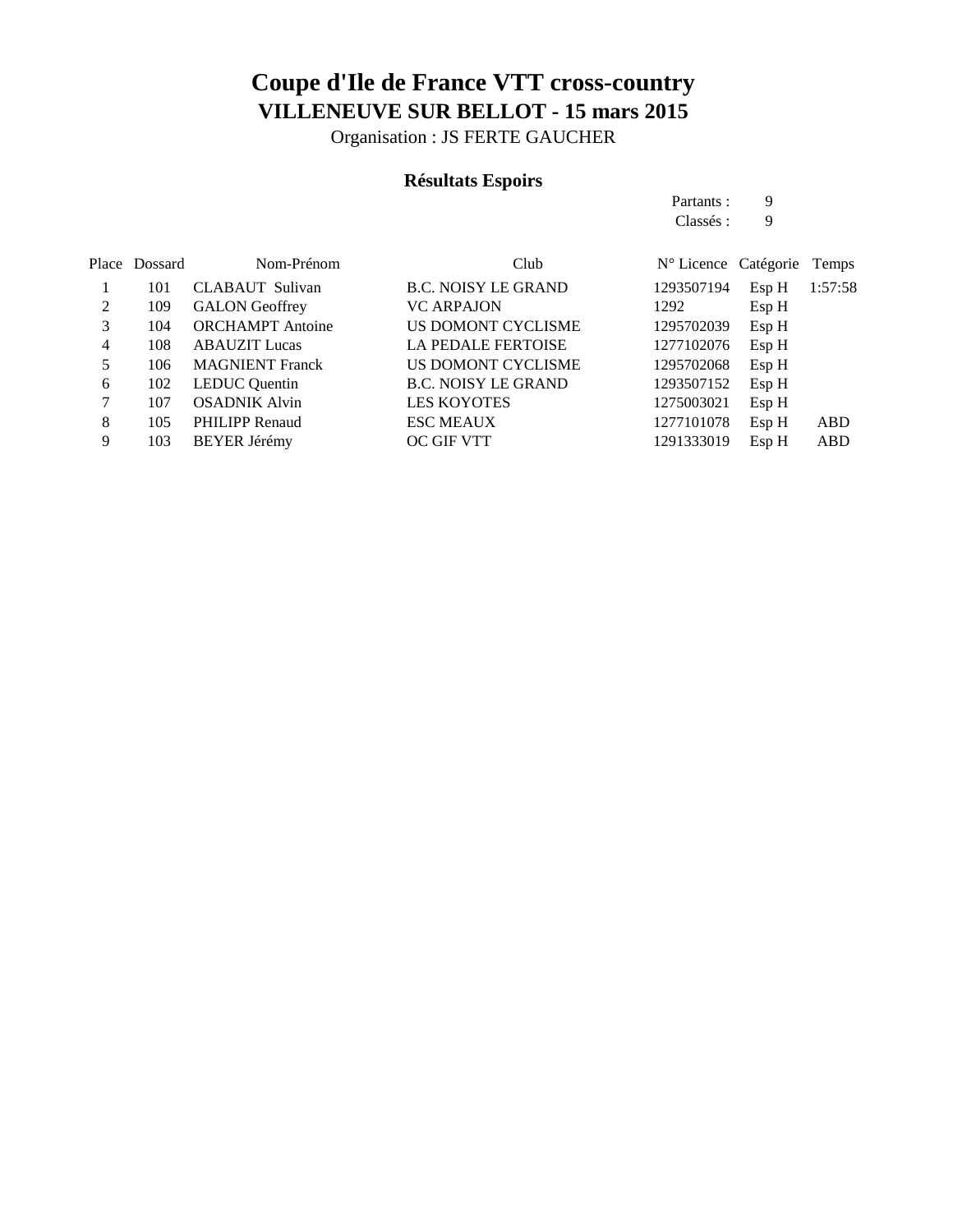Organisation : JS FERTE GAUCHER

### **Résultats Seniors**

Partants : 5 Classés : 5

|                | Place Dossard | Nom-Prénom             | Club                       | N° Licence Catégorie Temps |  |
|----------------|---------------|------------------------|----------------------------|----------------------------|--|
|                |               | LICINI Maxime          | <b>EC STEPHANOIS</b>       | 1588076214 Sen H 1:48:34   |  |
|                | 3             | <b>HAIN Nicolas</b>    | OC GIF VTT                 | 1291333017 Sen H           |  |
|                |               | <b>BOBLIQUE Arnaud</b> | <b>EC CHATEAU THIERRY</b>  | 1902097222 Sen H           |  |
| $\overline{4}$ |               | LEGROS Thibault        | <b>LES BLEUS DE FRANCE</b> | 1292402096 Sen H           |  |
|                |               | <b>ANZIL</b> Pierre    | OLYMPIC GARENOIS VTT       | 1292414016 Sen H           |  |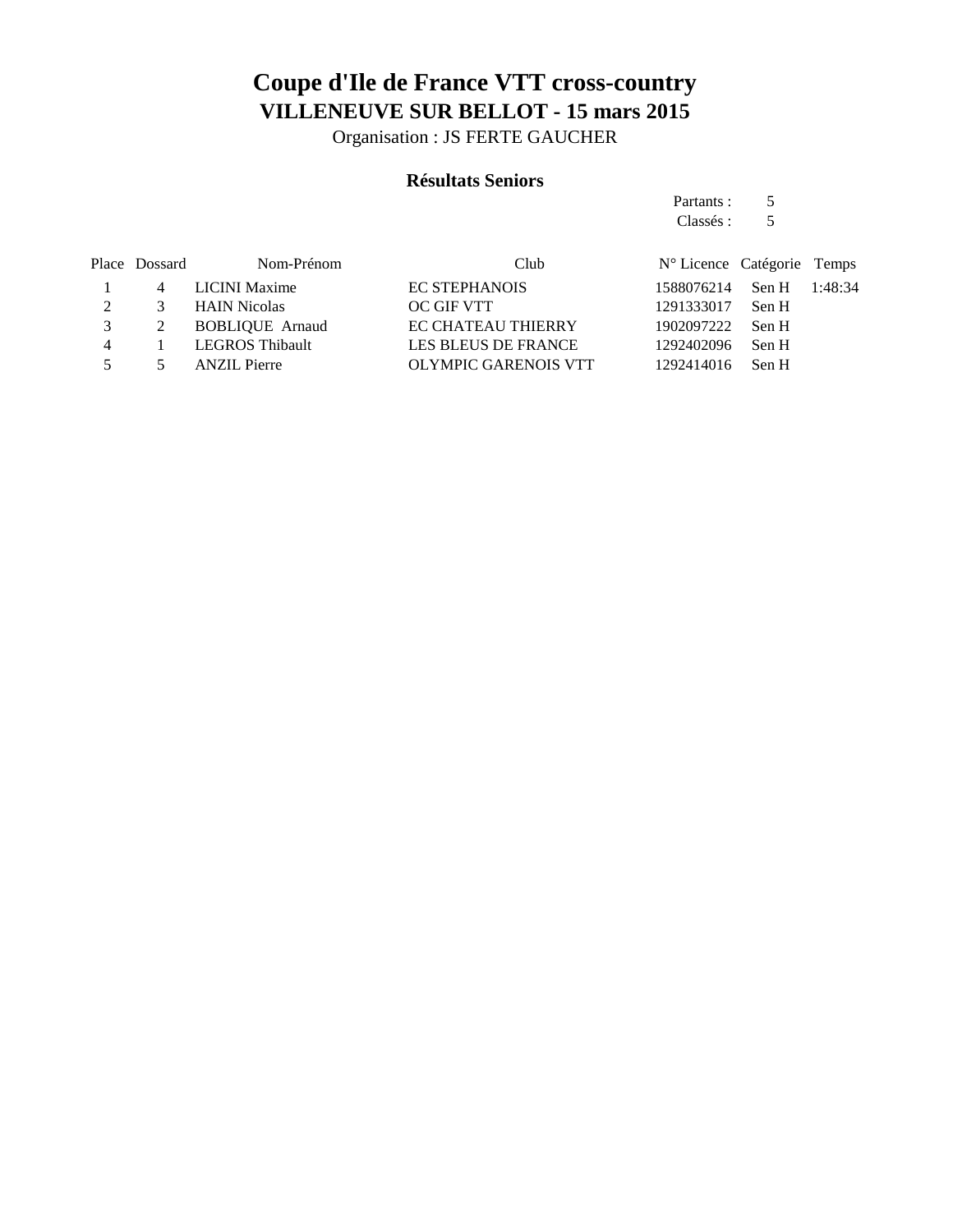Organisation : JS FERTE GAUCHER

### **Résultats Masters 1 et 2**

Partants : 16 Classés : 16

|    | Place Dossard | Nom-Prénom                | Club                       | N° Licence Catégorie |           | Temps      |
|----|---------------|---------------------------|----------------------------|----------------------|-----------|------------|
|    | 211           | <b>LOMBARDI</b> Vincent   | US DOMONT CYCLISME         | 1295702108           | Mas $1-2$ | 1:43:41    |
| 2  | 213           | ROTGER Frédéric           | PARISIS A.C. 95            | 1295714377           | Mas $1-2$ |            |
| 3  | 202           | <b>DEHEYN</b> Thibaut     | LES BLEUS DE FRANCE        | 1292402020           | Mas $1-2$ |            |
| 4  | 205           | <b>AUBLANC Guillaume</b>  | NL                         |                      | $Mas 1-2$ |            |
| 5  | 212           | <b>LA MONTAGNE Alexis</b> | <b>TEAM VTT MAISSE</b>     | 1291325035           | Mas $1-2$ |            |
| 6  | 215           | <b>ANCEL Pierre Yves</b>  | UC GIEN SPORT              | 1845070064 Mas 1-2   |           |            |
| 7  | 201           | FADDA Jean-Christophe     | <b>TEAM VTT MAISSE</b>     | 1291325040 Mas 1-2   |           |            |
| 8  | 207           | <b>FORLINI</b> Grégory    | <b>B.C. NOISY LE GRAND</b> | 1293507068 Mas 1-2   |           |            |
| 9  | 208           | <b>MARTINIE Florent</b>   | <b>B.C. NOISY LE GRAND</b> | 1293507253           | Mas $1-2$ |            |
| 10 | 209           | <b>BERTRAND Thierry</b>   | <b>ESC MEAUX</b>           | 1277101125           | Mas $1-2$ |            |
| 11 | 217           | <b>SOLOHUB Rudy</b>       | <b>JS FERTE GAUCHER</b>    |                      | Mas $1-2$ |            |
| 12 | 210           | <b>MERCIER Willy</b>      | <b>ESC MEAUX</b>           | 1277101054           | Mas $1-2$ |            |
| 13 | 206           | <b>GRZYBEK Mathieu</b>    | <b>B.C. NOISY LE GRAND</b> | 1293507044 Mas 1-2   |           |            |
| 14 | 214           | <b>BOUTIN Michel</b>      | EC MONTGERON VIGNEUX       | 1291307093           | $Mas 1-2$ | ABD        |
| 15 | 218           | <b>SEINE Grégory</b>      | NL                         |                      | $Mas 1-2$ | ABD        |
| 16 | 203           | RODRIGUEZ Sébastien       | <b>EC CHATEAU THIERRY</b>  | 1902097114           | Mas $1-2$ | <b>ABD</b> |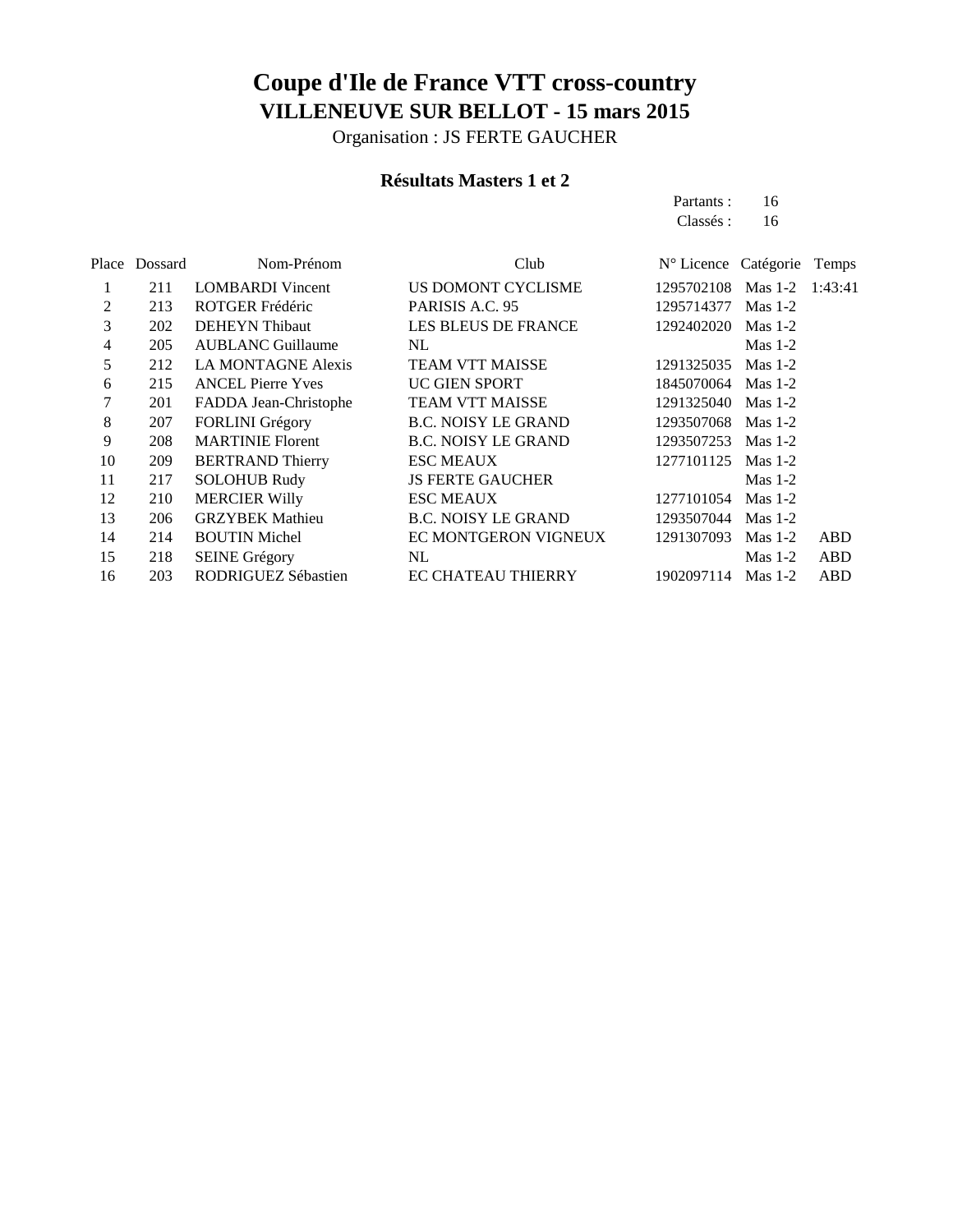Organisation : JS FERTE GAUCHER

### **Résultats Masters 3-4-5**

Partants : 42 Classés : 42

|                          | Place Dossard | Nom-Prénom                   | Club                                    | N° Licence Catégorie |                | Temps      |
|--------------------------|---------------|------------------------------|-----------------------------------------|----------------------|----------------|------------|
| 1                        | 328           | <b>LEFLEM Ludovic</b>        | UC VITRY FREGNICOURT                    | 0751073145 Mas 3-4   |                | 1:25:01    |
| $\overline{c}$           | 318           | <b>CARREIRA</b> Jean-Pierre  | <b>B.C. NOISY LE GRAND</b>              | 1293507311           | Mas 3-4        |            |
| 3                        | 301           | <b>HUBER Christophe</b>      | ARGENTEUIL VAL DE SEINE 95              | 1295708068           | Mas $3-4$      |            |
| $\overline{\mathcal{L}}$ | 302           | <b>CORBEAU Laurent</b>       | EC MONTGERON VIGNEUX                    | 1291307045 Mas 3-4   |                |            |
| 5                        | 375           | <b>CRENEL Didier</b>         | US DOMONT CYCLISME                      | 1295702037           | Mas 5          |            |
| 6                        | 303           | PAUCHARD Stéphane            | <b>ESC MEAUX</b>                        | 1277101266           | Mas $3-4$      |            |
| $\boldsymbol{7}$         | 379           | PACHOT Stéphane              | EC MORSANG SUR ORGE                     | 1291339029           | Mas 5          |            |
| 8                        | 371           | <b>POITEVIN Francis</b>      | US DOMONT CYCLISME                      | 1295702006           | Mas 5          |            |
| $\mathbf{9}$             | 329           | <b>NOEL Serge</b>            | $\rm NL$                                |                      | Mas 3-4        |            |
| 10                       | 382           | CHABOT Jean-François         | UCM VENEUX LES SABLONS                  | 1277142032           | Mas 5          |            |
| 11                       | 310           | <b>MICHOUT Eric</b>          | <b>US METRO TRANSPORTS</b>              | 1275024237           | Mas $3-4$      |            |
| 12                       | 376           | <b>LAMETTE Denis</b>         | LES BLEUS DE FRANCE                     | 1292402040           | Mas 5          |            |
| 13                       | 372           | <b>GAUTIER Laurent</b>       | TEAM 94 VILLENEUVOISE                   | 1294601053           | Mas 5          |            |
| 14                       | 373           | <b>LELONG Olivier</b>        | LA PEDALE FERTOISE                      | 1277102167           | Mas 5          |            |
| 15                       | 330           | <b>GRANGE Sébastien</b>      | NL                                      |                      | <b>Mas 3-4</b> |            |
| 16                       | 304           | <b>PARMENTIER Franck</b>     | <b>B.C. NOISY LE GRAND</b>              | 1293507203           | Mas 3-4        |            |
| 17                       | 322           | <b>LEHMANN Vincent</b>       | <b>B.C. NOISY LE GRAND</b>              | 1293507277           | Mas 3-4        |            |
| 18                       | 383           | <b>MEYER Raoult</b>          | EC MONTGERON VIGNEUX                    | 1291307234           | Mas 5          |            |
| 19                       | 305           | <b>BRAUD</b> Christophe      | <b>JS FERTE GAUCHER</b>                 | 1277114159           | Mas 3-4        |            |
| 20                       | 314           | <b>BOUDARD Sébastien</b>     | TEAM 94 VILLENEUVOISE                   | 1294601054           | Mas $3-4$      |            |
| 21                       | 319           | <b>DAIRE</b> Francis         | EC CHATEAU THIERRY                      | 1902097031           | Mas 3-4        |            |
| 22                       | 316           | CHABANAUD Ludovic            | <b>US METRO TRANSPORTS</b>              | 1275024264           | Mas $3-4$      |            |
| 23                       | 306           | <b>CATHENOZ Thibault</b>     | <b>B.C. NOISY LE GRAND</b>              | 1293507188           | Mas $3-4$      |            |
| 24                       | 323           | <b>DUBOS</b> Laurent         | <b>B.C. NOISY LE GRAND</b>              | 1293507293           | Mas $3-4$      |            |
| 25                       | 374           | CASTILLO Frédéric            | VC FONTAINEBLEAU AVON                   | 1277113077           | Mas 5          |            |
| 26                       | 326           | <b>CERRADA Pascal</b>        | <b>ESC MEAUX</b>                        | 1277101041           | Mas 5          |            |
| 27                       | 324           | <b>BUZON Franck</b>          | <b>B.C. NOISY LE GRAND</b>              | 1293507018           | Mas $3-4$      |            |
| 28                       | 313           | <b>CHAVENAY Serge</b>        | <b>ESC MEAUX</b>                        | 1277101390           | Mas $3-4$      |            |
| 29                       | 307           | <b>CHATAIGNIER Dominique</b> | AC POMMEUSE BOISSY                      | 1277130019           | Mas $3-4$      |            |
| 30                       | 327           | <b>LEMONNIER Franck</b>      | LA PEDALE FERTOISE                      | 1277102063           | Mas $3-4$      |            |
| 31                       | 321           | <b>QUEMENER Gilbert</b>      | AS CHEMINOTS ET VILLENEUVOIS 1294603003 |                      | Mas $3-4$      |            |
| 32                       | 378           | <b>FAGES Olivier</b>         | <b>B.C. NOISY LE GRAND</b>              | 1293507061           | Mas 5          |            |
| 33                       | 311           | <b>THEVENIN Patrice</b>      | LA PEDALE FERTOISE                      | 1277102077           | <b>Mas 3-4</b> |            |
| 34                       | 381           | <b>LEMAITRE Jean-Yves</b>    | NL                                      |                      | Mas 5          |            |
| 35                       | 317           | DA COSTA Fernando            | <b>ESC MEAUX</b>                        | 1277101074 Mas 3-4   |                |            |
| 36                       | 320           | <b>STUMPF</b> Franck         | LA PEDALE FERTOISE                      | 1277102022           | Mas 3-4        |            |
| 37                       | 377           | <b>OSADNIK Alain</b>         | <b>LES KOYOTES</b>                      | 1275003018           | Mas 5          |            |
| 38                       | 309           | LE MOAL Yannick              | EC MORSANG SUR ORGE                     | 1291339006           | Mas 3-4        |            |
| 39                       | 380           | <b>PEAN Thierry</b>          | <b>LA PEDALE FERTOISE</b>               | 1277102081           | Mas 5          | <b>ABD</b> |
| 40                       | 308           | FERNANDES José               | A. C. B. B.                             | 1292408100           | $Mas 3-4$      | ABD        |
| 41                       | 315           | <b>LACROIX Arnaud</b>        | <b>B.C. NOISY LE GRAND</b>              | 1293507005           | Mas $3-4$      | <b>ABD</b> |
| 42                       | 325           | <b>DAUDET</b> Christophe     | <b>ESC MEAUX</b>                        | 1277101075           | Mas 3-4        | <b>ABD</b> |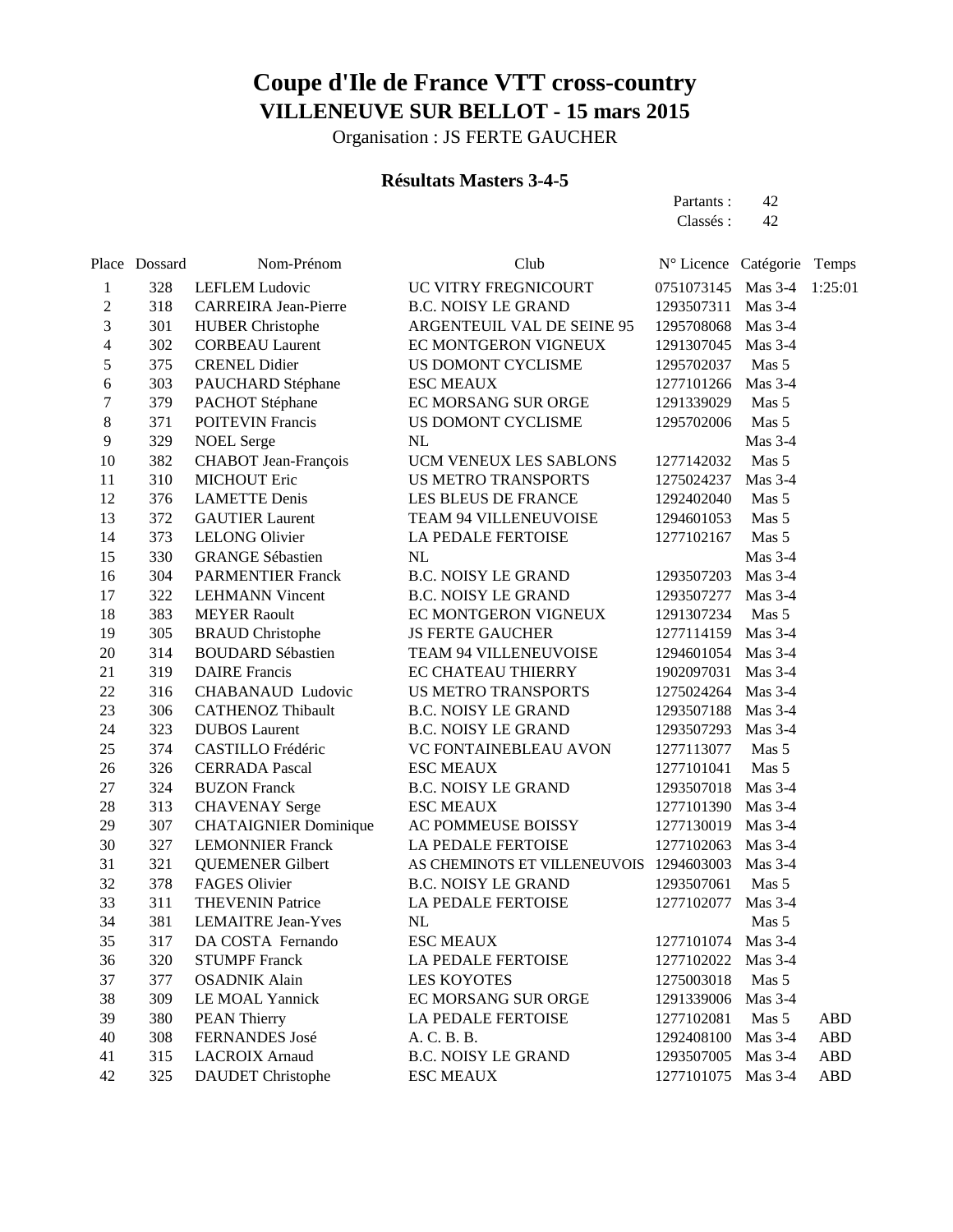Organisation : JS FERTE GAUCHER

### **Résultats Tandems**

Partants : 4 Classés : 4

| $N^{\circ}$ Licence Catégorie Temps |
|-------------------------------------|
| 1:52:00<br>Tan                      |
| Tan                                 |
| Tan                                 |
| Tan                                 |
|                                     |